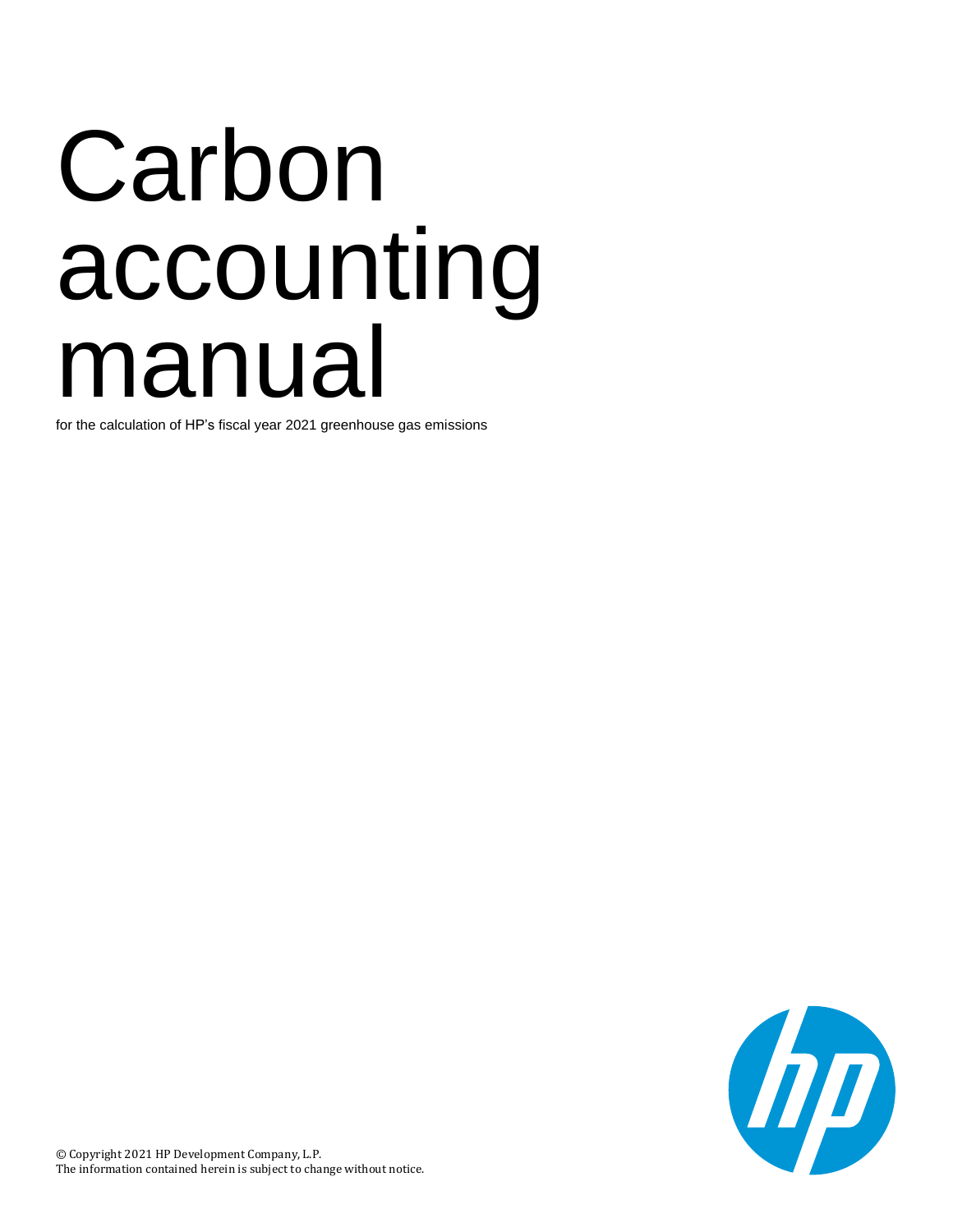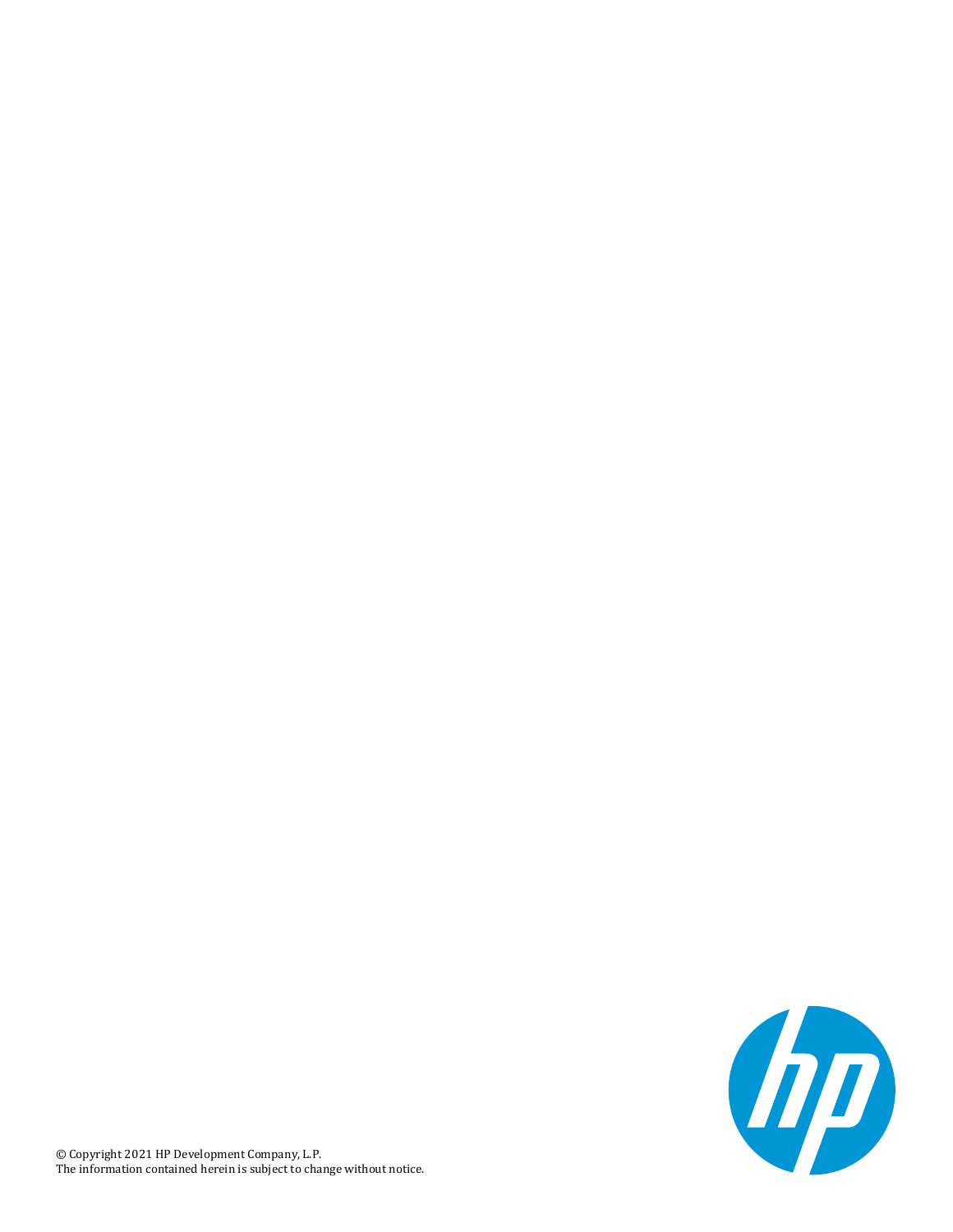# Purpose of this document

The purpose of this document is to provide additional details on the calculation methodology for Scope 1, 2 and 3 Greenhouse Gas (GHG) emissions of HP Inc. (HP) as communicated in HP's Sustainable Impact Report.

References to "the Company" in this document refer to HP Inc. as the operating entity during the November 1, 2020-October 31, 2021 (FY21) reporting period.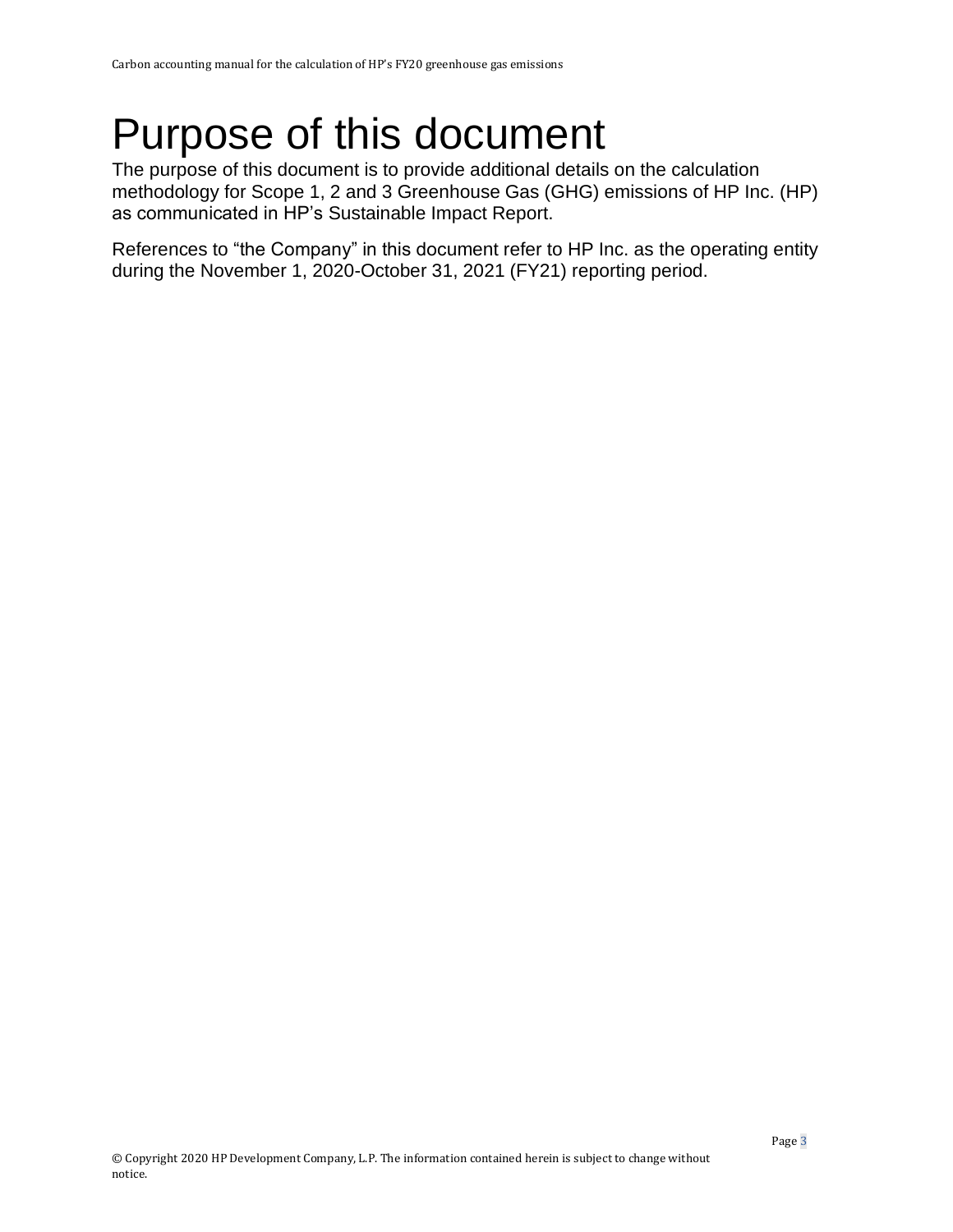# GHG reporting standards

Generally accepted GHG accounting principles exist to provide a standard basis for reporting a faithful, true and fair account of a company's GHG emissions. HP calculates its reported GHG emissions in accordance with the industry guidelines as developed by the World Resources Institute (WRI) GHG Protocol.

- For Scope 1 and 2 emissions reporting, HP utilizes The GHG Protocol Corporate Standard.
	- o Scope 1 is defined as direct GHG emissions occurring from sources that are owned or controlled by HP.
	- $\circ$  Scope 2 Indirect GHG emissions result from the generation of electricity, heat or steam generated off site but purchased by HP.
- For Scope 3 emissions reporting, HP utilizes The GHG Protocol Corporate Value Chain (Scope 3) Accounting and Reporting Standard.
	- o Scope 3 includes indirect GHG emissions from sources not owned or directly controlled by HP but related to our activities such as product use, vendor supply chains, delivery services, outsourced activities, and employee travel and commuting (other than travel in the Company's transportation fleet). Scope 3 emissions are a consequence of the activities of HP, but occur from sources not owned or controlled by the Company.

While GHG accounting and reporting principles continue to evolve, HP uses principles derived in part from generally accepted financial accounting and reporting principles, including relevance, completeness, consistency, transparency and accuracy.

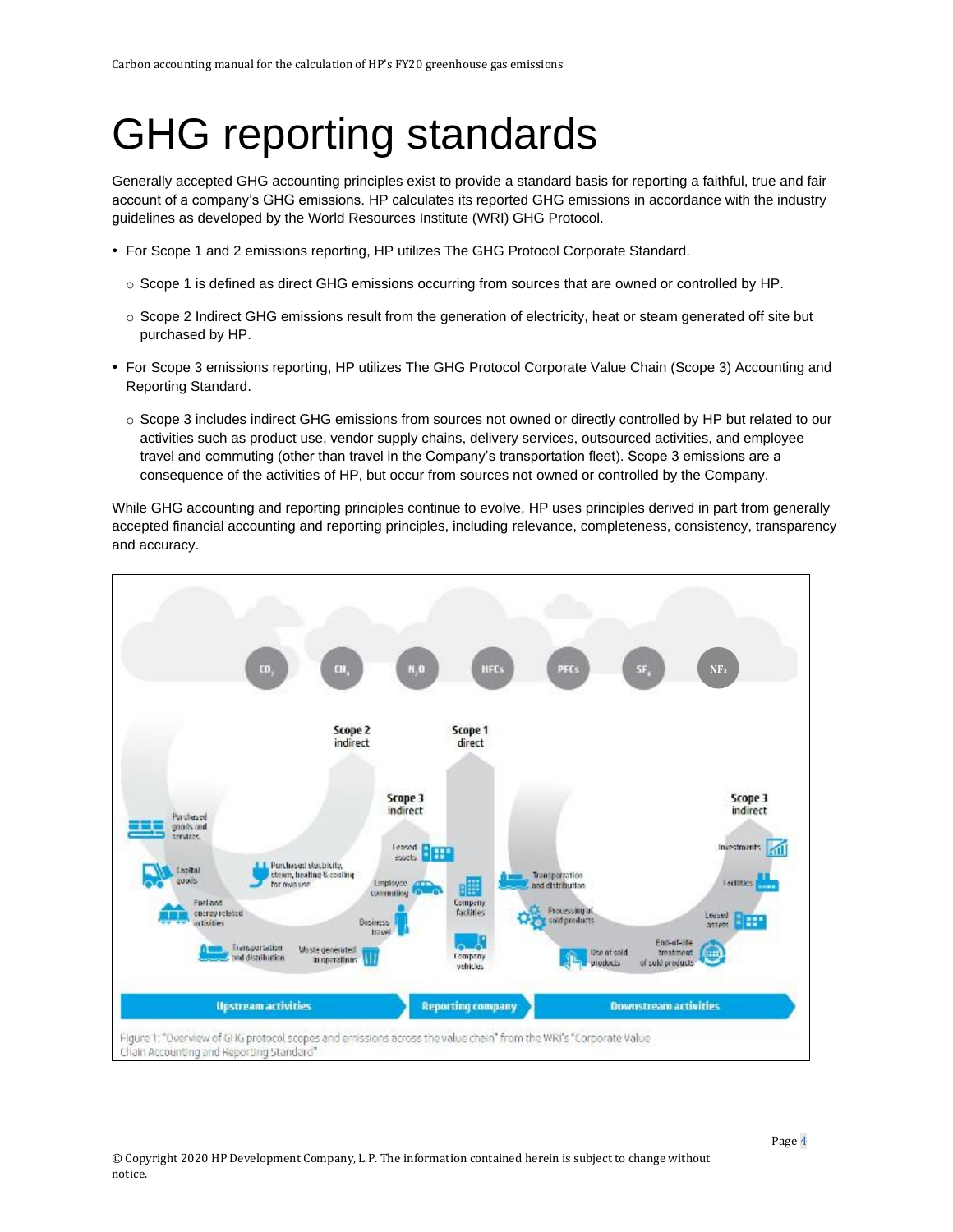# Organization boundaries

Scope 1 and 2 emissions are calculated for all sites within HP's operational control.<sup>1</sup> Emissions from the Company's owned and leased transportation is reported in Scope 1.

GHG emissions not within HP's operational control are accounted for in Scope 3 emissions; these emissions are related to our activities in the reporting year (that is, emissions related to products purchased or sold in the reporting year).

For Scope 3 categories, emissions are accounted for accordingly:

- For some categories, emissions occur simultaneously in the same year as HP's activities. For example, from combustion of energy.
- For some categories, emissions may have occurred in previous years but are reported in the current period because it directly affects an activity that occurred in the current period. For example, purchases of goods used to create a product sold.
- For other categories, emissions are expected to occur in future years because the activities in the reporting year have long-term emissions impacts. For example, the use of products sold. For these categories, reported emissions have not yet happened, but are expected to happen as a result of the waste generated, investments made, and products sold in the reporting year. For these categories, the reported data should not be interpreted to mean that emissions have already occurred, but that emissions are expected to occur as a result of activities that occurred in the reporting year.

#### **Fiscal year reporting**

GHG emissions are reported using the fiscal year of HP, November 1st through October 31. For Scope 1, 2 and 3 emissions, the most recent fiscal year completed is reported in the following year's reporting.

#### **Units**

HP reports GHG emissions in metric tonnes of carbon dioxide equivalents (mtCO<sub>2</sub>e).

# Calculation methodology

#### **Sources of emissions factors**

Emissions factors are used to convert an activity (such as purchased electricity in kilowatt-hours) to GHG emissions (in metric tonnes CO2e). HP utilizes the best available emissions factors where feasible given the scope being measured. <sup>2</sup>For example, to represent the mix used to produce electricity in Scope 2 emissions, HP uses the regional 2021 U.S. Environmental Protection Agency eGRID emission factors for its U.S. sites, provincial 2020 Environment Canada emission factors for its Canadian sites, state 2020 Australian Government National Greenhouse Account Factors for its Australian sites and 2020 International Energy Agency (IEA) CO2 emission factors for its other non-U.S. sites. For market-based reporting, priority is given to supplier emissions factors in accordance with GHG Protocol Scope 2 Guidance and regional factors for residual mix in US (2019 Green-e) and Europe (2019 RE-DISS), which were utilized in preparing the inventory.

#### **Gases included in calculation**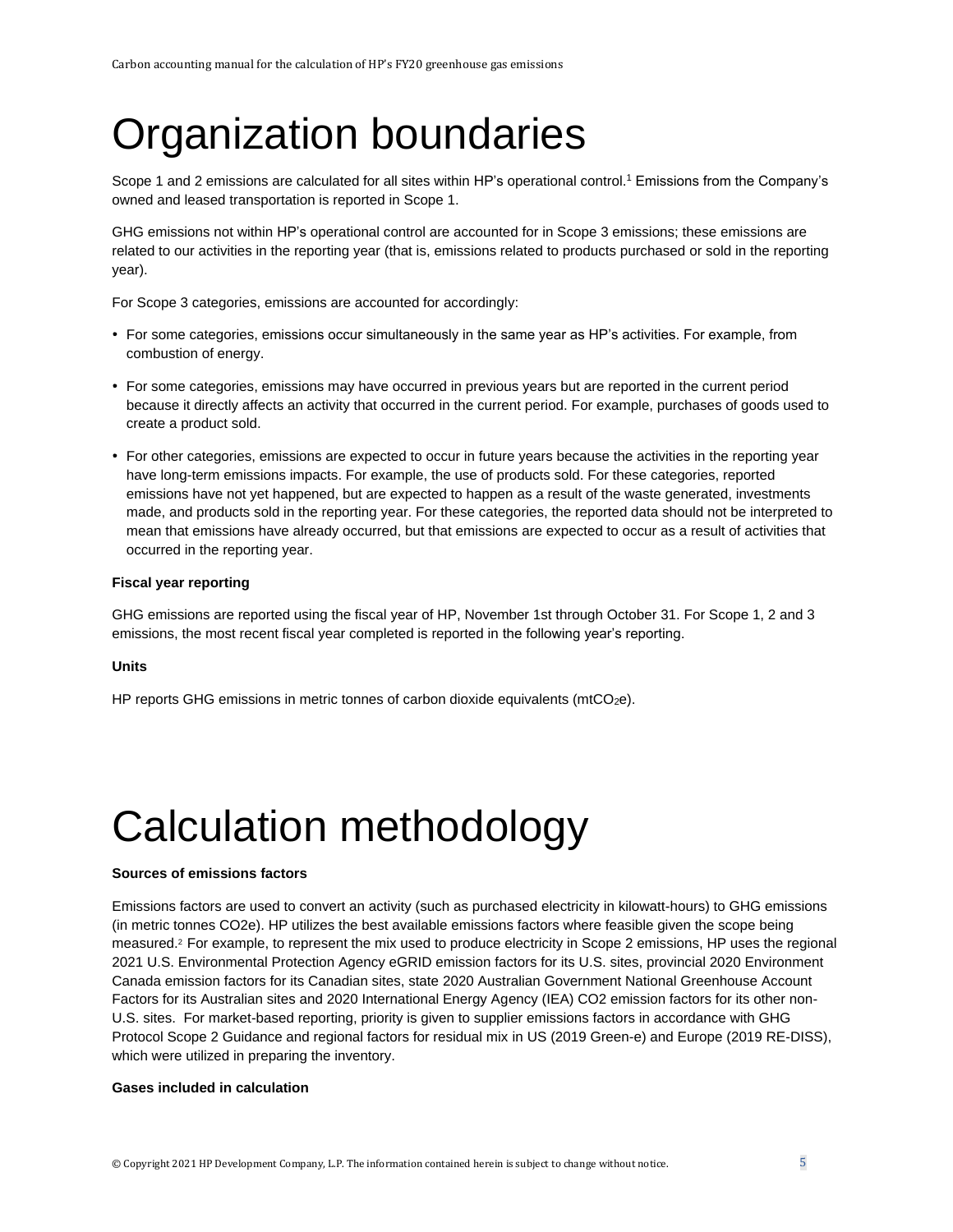HP captures CO<sub>2</sub>, CH<sub>4</sub>, N<sub>2</sub>O, HFCs, PFCs for Scope 1 and CO<sub>2</sub>, CH<sub>4</sub> and N<sub>2</sub>O for Scope 2. No biogenic emissions are reported in these categories. For Scope 3 we capture the below emissions by category:

- Materials extraction through manufacturing (category 1), Transportation (categories 4 and 9), Product use (category 11), and Product end of service (category 12) include CO2, CH4, N2O, HFCs, PFCs, SF6, and NF3, and represented approximately 99% of our Scope 3 emissions in 2021. Biogenic emissions are present and captured in the paper emissions are present and captured in the paper emissions factor of HP paper manufactured (category 1)
- Capital goods (category 2) includes CO2, CH4, N2O and HFCs, and represented 0.35% of our Scope 3 emissions in 2021.
- Upstream energy production (category 3), Waste generated in operations (category 5) and Business travel (category 6) includes CO2, CH4 andN2Oand represented 0.35% of our Scope 3 emissions in 2021.
- Employee commuting (category 7), Buildings leased to others (category 13), and Investments (category 15) include CO2, and represented 0.35% of our Scope 3 emissions in 2021.
- Upstream leased assets (category 8), processing of sold products (category 10) and franchises (category 14) are not applicable to HP.

#### **Exclusions**

 $SF<sub>6</sub>$  and NF<sub>3</sub> are not captured for all HP's sites for Scope 1 given current limitations in data collection by HP's vendors. HFCs, PFCs,  $SF_6$  and  $NF_3$  are not captured for HP's fleet emissions for similar reasons. HP estimates that these exclusions represent <1% of the Company's Scope 1 emissions and not considered material for car and aviation fleet emissions.  $SF_6$  is included in our Corvallis site PFC inventory although emissions associated with these PFCs are not a material amount.

#### **Data collection and estimations**

For HP Auto Fleet, we collected data from our Fleet Management Services providers. Fleet estimations and calculations are described in Scope 1 section below.

For electricity, natural gas and refrigerant use, we collected data from all HP-owned manufacturing sites and our owned and leased office, warehouse and distribution sites. This accounted for most of our total floor space.

For sites which track energy consumption data throughout the year, there are at times months for which actual data is not available. For these periods, we estimate this data by taking the average of consumption data for the two nearest surrounding or shouldering months or last known value within the prior three months if no actual data immediately near or surrounding the month lacking actual data. Otherwise, we estimate the remaining months of data by taking the tracked data in the same month of the previous year. For example, if an electric power account is missing data in May of 2021, we would average April and June 2021. If April and June 2021 also do not have data, we would average March and April, or look back to the 3 month period preceding (February, March, or April of 2021). If no data was available in that period, then we would use the data from May 2020

For the remaining sites where data is not tracked directly, we extrapolated data as available from comparable operations, primarily office space, for the remaining floor space, unless stated otherwise. Extrapolations are conducted on a quarterly basis, based on that quarter's square footage and intensity values. and these extrapolations are then allocated to a monthly value. This extrapolation process is based on available building type, space use, and facility area. HP used 2020 intensity factors for 2021 energy, water, and waste calculations, which is an adjustment in response to the ongoing pandemic. This adjustment ensures the current year estimations are leveraging actual and relevant data to the period affected by reduced employee occupancy rates across the portfolio. These intensity factors are calculated by dividing aggregate tracked consumption totals by the respective building areas. Regional factors are used to extrapolate the consumption for electric power. Given the distribution of the tracked natural gas data across the world, global intensity factors are applied to estimate more representative consumption across the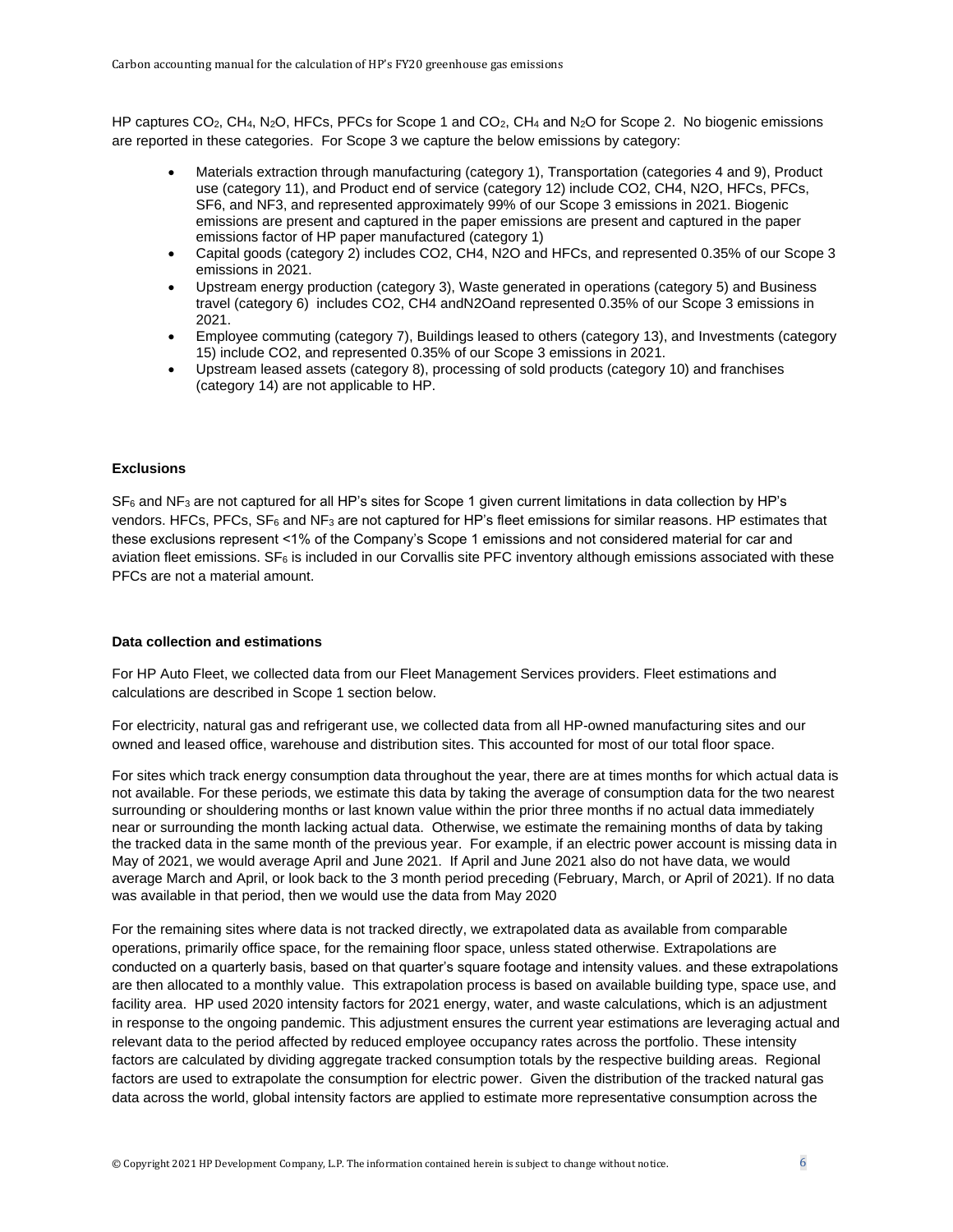portfolio. HP directly tracked data from invoices and other documents representing 95% of total electricity use and 90% of total natural gas use.

We continue to refine the process by which we collect data and calculate trends and evaluate the appropriateness of these methods on a source by source basis. Emissions from electricity in manufacturing space and vacant space (although the latter is not considered material) are calculated using a factor from EIA CBECS (Commercial Buildings Energy Consumption Survey) 2012 data. Emissions from natural gas for vacant space are calculated as 10% of the intensity factor for operational space.

In the instance where HP has acquired, merged with or divested from a company and the event meets HP's threshold for significance then HP's base year and subsequent year inventories will be adjusted according to guidance as set forth in HP's Inventory Management Plan<sup>3</sup> . In the instance where such an event does not meet HP's threshold for significance then HP will include consumption as of the month the acquisition or merger was closed or until the last month the divestiture was closed. Best efforts will be made to collect data, but in the instance where data is not available (e.g., due to lack of data for an acquired company) then these adjustments may be included one reporting year following the year in which an acquisition, merger and divestiture closed.

#### **De minimis values**

HP considers emissions values to be de minimis when they are less than 0.25% of total Scope 3 emissions. In addition to this quantitative reporting threshold, we also consider qualitative factors in regard to what data to report such as the ability to directly track data, level of influence over these emissions, contribution to risk and stakeholder expectations in this category.

### Scope 1

#### **Accounting for refrigerants**

Refrigerants are generally used in air-conditioning units in HP's buildings and GHG emissions are linked to leakages in these systems. Leakage from these systems are generally very small, however the global warming potential of these chemicals is high. Numerous refrigerant types are used and reported from sites for which different emissions factors exist.

HP tracks all refrigerant work orders company-wide, directly accounting for facilities' refrigerant leakage and use and eliminating the previous need for extrapolation., GHG emissions are calculated using the appropriate emissions factor for each type of refrigerant.

Some sites may not report any refrigerants for a given year. If the sites have historically reported refrigerant use, these sites are assumed to have zero leakage in the year.

#### **Auto and aviation fleet**

HP's auto fleet emissions are compiled based on different data acquisition systems worldwide. Auto fleet data is calculated using different methods for the different regions. The U.S., Canada, and EMEA fleet GHG emissions are calculated using direct fuel consumption data. Asia Pacific and Japan (APJ) emissions were calculated by applying average annual emissions per vehicle from EMEA to the number of vehicles used in APJ. Latin America emissions used a similar process, using U.S. average emissions per vehicle. HP's aviation fleet emissions are calculated from the total fuel consumed taking into account the flight route, fuel consumption rate and flight times. Aviation factors are EIA Fuel Emissions Factors. In the case of Fleet, the factors vary per region: US and LAR: Environmental Protection Agency and for EMEA and APJ: TUV Rheinland Fuel Density factors.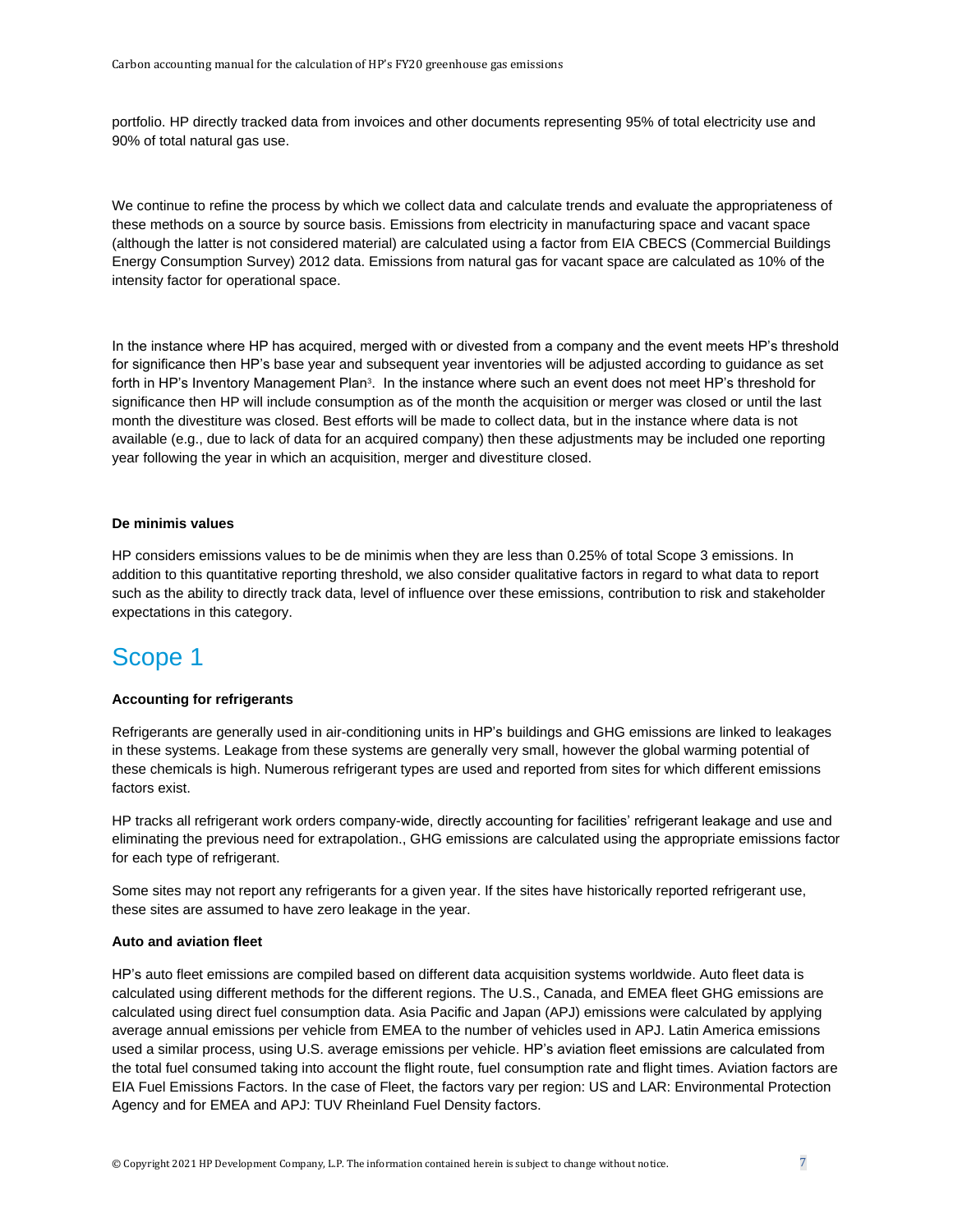### Scope 2

In 2021, HP reported Scope 2 emissions using both the Location-based and Market-based methods in accordance with WRI's GHG Protocol inclusive of the January 2015 Scope 2 Guidance. HP's overall electricity consumption reported in the Market-based method utilizes WRI's hierarchy of emission factor assignment: applying contractual instruments, supplier specific emission factors where provided by vendors, residual mixes for markets where available and lastly using regional or national grid factors for the balance of the portfolio. Under the Location-Based method, only regional and national grid mixes are utilized, and renewable energy has no effect or benefit to emission figures.

Residual Mix Note: For countries where a residual mix was not available, emissions were calculated using grid averages, which may result in double counting of voluntary purchases of renewable energy between electricity consumers.

HP's renewable electricity consists of three components: on-site generation, voluntary purchases of renewable energy and carbon neutral energy provided by utility suppliers. For on-site generation (such as solar), the renewable energy is metered separately and is included in our total consumption<sup>4</sup>. This amount of consumption is considered to have zero Scope 1 and Scope 2 emissions. Voluntary purchases include the purchase of unbundled renewable energy credits (RECs)<sup>5</sup>, participation in utility green power programs and renewable energy contracted through energy providers. Carbon Neutral Energy is the default product provided to all customers served by a specific utility.

### Scope 3

The World Business Council on Sustainable Development (WBCSD) has defined 15 scope 3 categories in the Corporate Value Chain (Scope 3) Accounting and Reporting Standard. The criteria for identifying relevant Scope 3 categories are the following;

- **Size**: The scope 3 category must contribute significantly to the company's total anticipated scope 3 emissions
- **Influence**: There are potential emissions reductions that could be undertaken or influenced by the company
- **Risk**: The Scope 3 category contributes to the company's risk exposure (e.g., climate change related risks such as financial, regulatory, supply chain, product and customer, litigation, and reputation risks)
- **Stakeholders**: The scope 3 category is deemed critical by key stakeholders (e.g., customers, suppliers, investors or civil society)
- **Outsourcing**: The scope 3 category is an outsourced activity previously performed in-house (or activities outsourced by the reporting company that are typically performed in-house by other companies in the reporting company's sector)

HP calculates its Scope 3 GHG emissions in accordance with the GHG Protocol, which defines 15 distinct categories of Scope 3 emissions and provides a systematic framework to organize, understand and report on Scope 3 activities within a corporate value chain.

HP uses LCA tools to calculate product-related impacts. An LCA evaluates all stages of a product's lifecycle using an inventory of relevant energy and material inputs and environmental releases. LCAs are designed to provide the total product carbon footprint (PCF) and a percentage breakdown of emissions among the four lifecycle stages: manufacturing, transport, use and end-of-service. HP completes a wide range of LCAs for products across its portfolio and which are representative of the high-volume products that the Company sells. HP uses different methods or models to calculate LCAs for the various types of products it sells.

Separate models that use HP-specific information have been created for the non-product related Scope 3 categories.

The following table provides additional details for each category: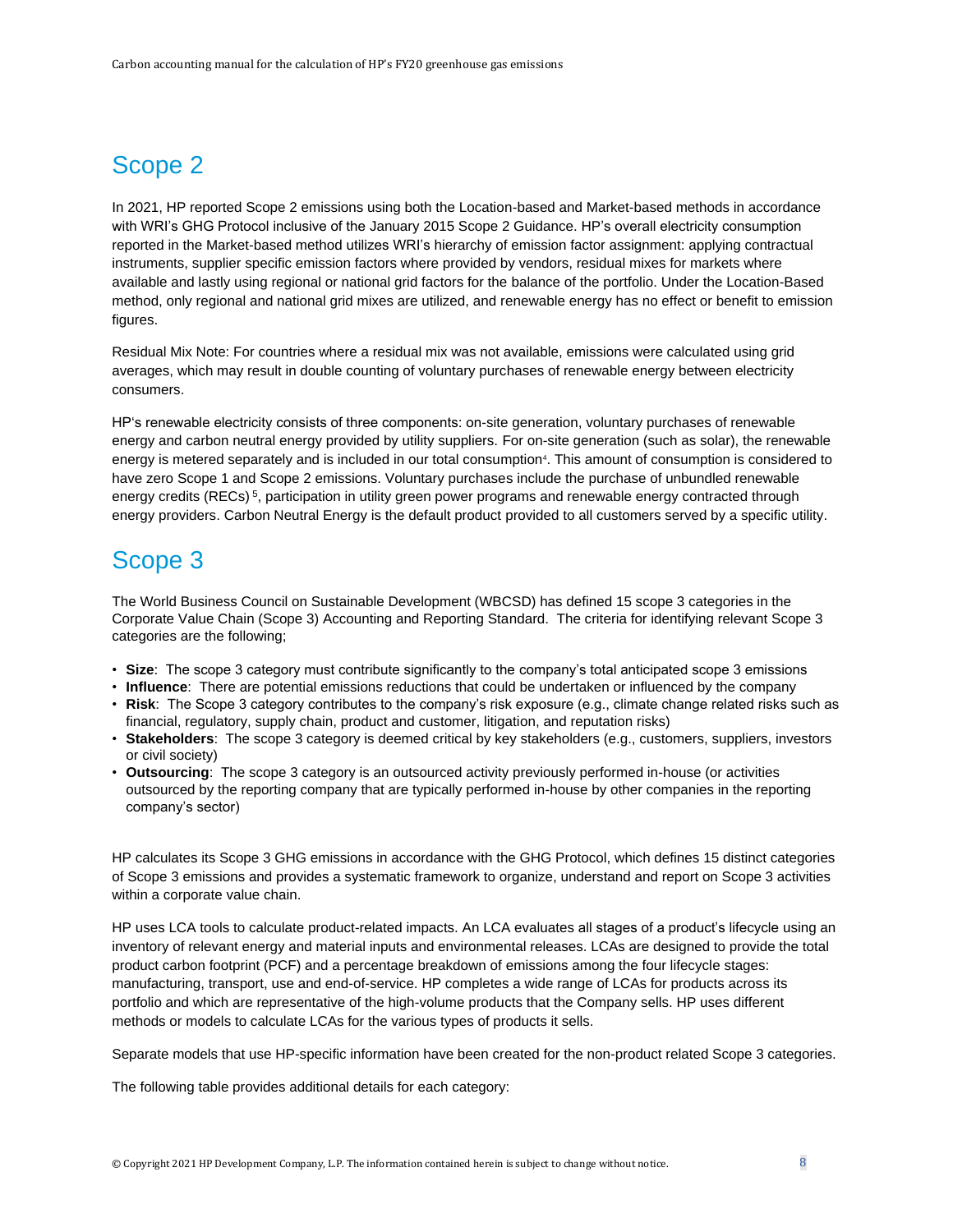#### **Purchased goods and services**

**(Extraction to production)**

Emissions associated with the extraction, production and transportation of the products HP sells in each of its major business groups.

HP uses separate LCA methods to calculate GHG emissions that represent more than 99% of HP product units shipped each year associated with the following product categories:

Personal systems, including HP desktops, notebooks, workstations, displays, digital signage, thin clients, tablets/slates, mobile computing devices and all-inone computers.

Printing, including HP LaserJet, Inkjet, PageWide, DesignJet, Indigo, and Scitex printers, PageWide presses, scanners, and Jet Fusion 3D printers.

Personal Systems product LCAs are generated using a new LCA tool hosted by the GaBi Envision software and supported by an underlying GaBi model which was developed by Sphera Solutions Inc., in conformance with the IS0 14040/44 standards. This new Personal Systems LCA tool allows for updated and refined LCA modelling based on HP-specific parameters.

The inputs to the Personal Systems LCA tool include such things as product and component attributes, product energy use and transport information, many of which can be found on the product data sheets. To calculate its overall personal systems PCF, HP uses the Personal Systems LCA tool to conduct PCFs for more than 95% of its commercial systems products by sales. These results are extrapolated to the volumes of 99% of HP consumer and commercial personal systems products shipped during the reporting year. HP personal systems products comprising the PCF calculations include notebooks, desktops, displays, digital signage, all-in-ones, workstations, thin clients and tablets. Calculators, retail point-of-sale units, personal systems accessories and other models below contribution threshold of 2.5% of total shipping are not considered in the calculation due the availability of lifecycle information and the estimated immateriality of associated emissions.

Printer LCAs for Inkjet, PageWide, DesignJet, and LaserJet products are prepared in conformance with ISO14040/14044 by Sphera Solutions, Inc. The LCA for the HP Jet Fusion 3D printer was prepared by EarthShift Global. The LCA for printer products includes the GHG emissions associated with pcartridges, over the lifetime of the product. Adjustments are made to the printer LCA outputs to account for use patterns as understood by HP. We have prepared as many LCAs as possible to represent the mix of our products, and the results are applied across the shipped volume of Inkjet, LaserJet, PageWide, DesignJet, Indigo, Scitex printers, PageWide presses and scanner products, as well as HP's Jet Fusion 3D printers. These results represent 99% of HP printing products shipped during the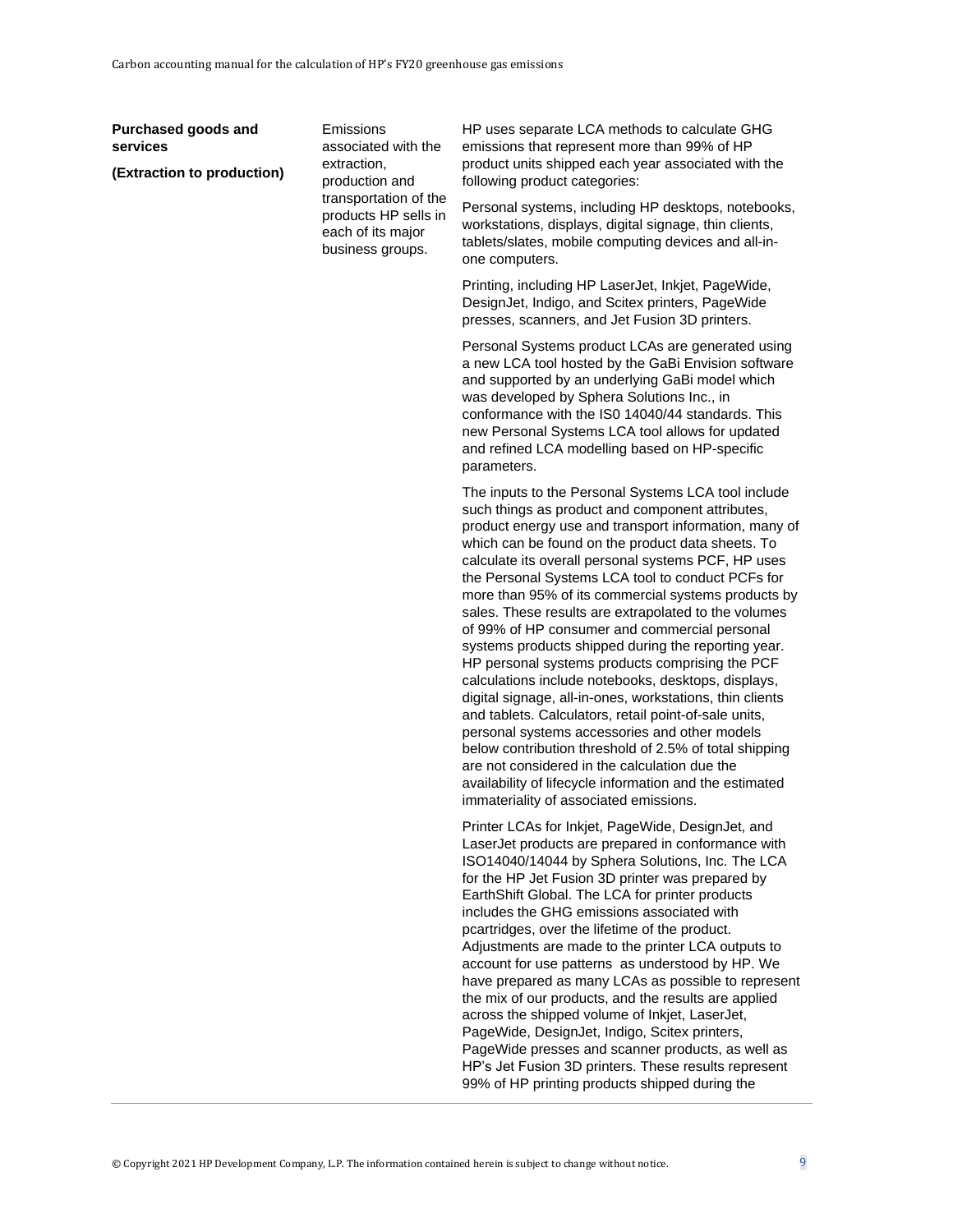reporting year. Printer accessories are not considered in the calculation due to the availability of lifecycle information and the estimated immateriality of associated emissions. 6

The calculation methodology for all LCAs encompasses the following Scope 3 categories: 1 Purchased Goods and Services; 4 and 9 for Upstream and Downstream Transportation and Distribution; 11 for Use of Sold Products; 12 for End-of-Life Treatment of Sold Products.

#### **Recent reporting period changes**

In FY21 HP improved the accuracy of carbon footprint calculations and to align with our 2030 GHG emissions reduction goal. This includes:

- Personal systems: Using a new LCA tool, which allows for updated and refined modeling based on HP-specific parameters, to calculate GHG emissions associated with personal systems.
- Paper: Using the tonnage of HP brand paper sold during the year to calculate associated GHG emissions, and not including GHG emissions associated with non-HP brand paper used in HP printers. This aligns with guidance regarding indirect GHG emissions associated with product use from the GHG Protocol and SBTi. These emissions are now included in Scope 3 Category 1 instead of Category 11.

We restated FY19 and FY20 data using the updated methodology for comparability.

HP improved the accuracy of FY20 carbon footprint calculations in FY19 & FY20 related to printers by automatizing the calculations and refining the printer proxy allocation and printer use data.

HP updated its calculation methodology in 2020 to account for emissions associated with print supplies in Category 1 instead of Category 11 (as previously). We restated 2019 data using the updated methodology, for comparability.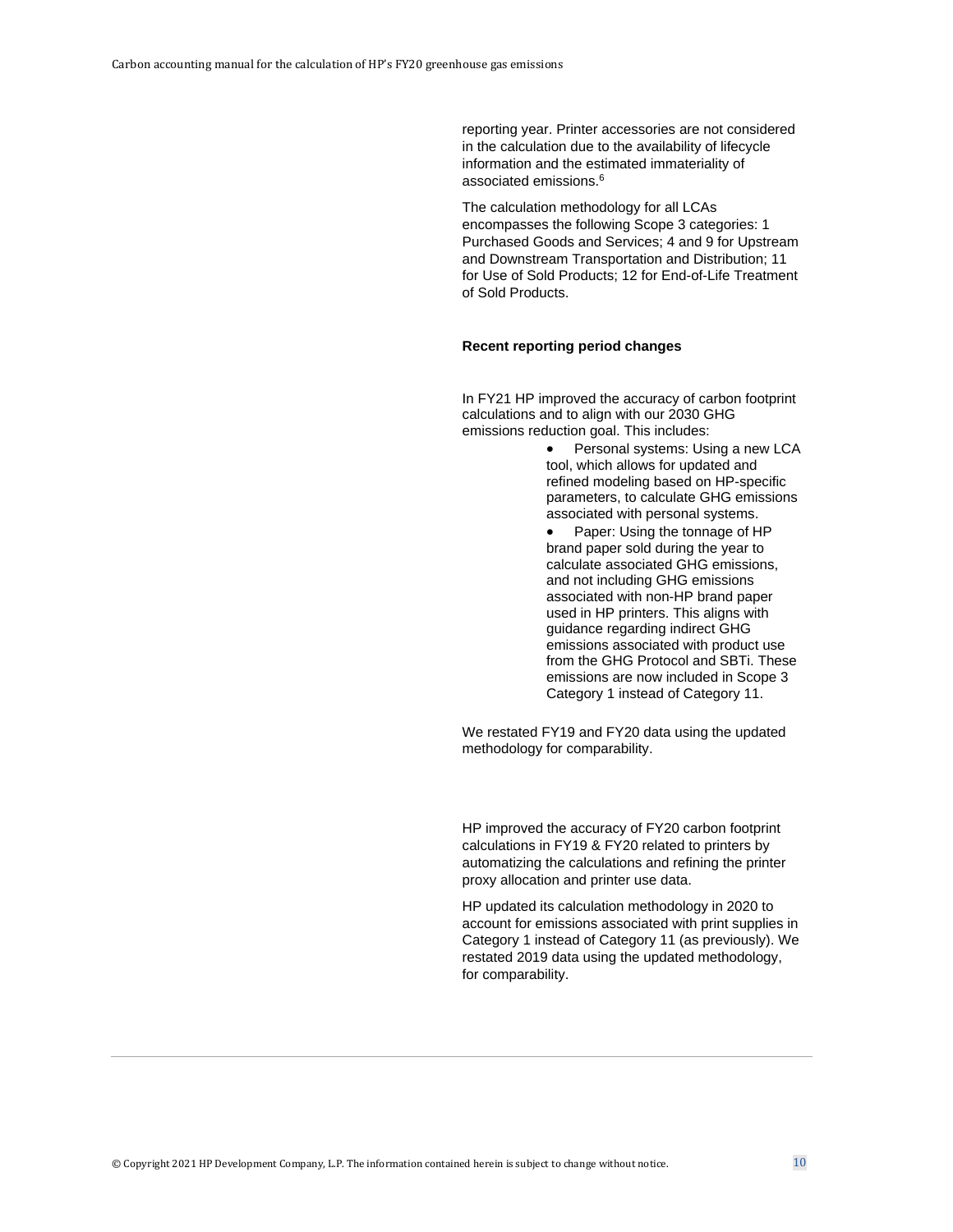| <b>Purchased Goods and</b><br><b>Services - HP Branded Paper</b>                  | Emissions<br>associated with HP<br>branded paper sold                                                                                                                                            | found.                                                                                                                                                                                                                                                                                                                                                                                                                                                                    | HP branded paper is reported to HP by our paper<br>suppliers and paper licensing partners. This data<br>includes certification status and tonnage <sup>o</sup> associated<br>with each certification. A paper emissions factor is<br>applied to determine total emissions associated with<br>HP branded paper sold. This internal paper emissions<br>factor was developed through statistical analysis of the<br>23 most up-to-date and robust paper LCA studies |
|-----------------------------------------------------------------------------------|--------------------------------------------------------------------------------------------------------------------------------------------------------------------------------------------------|---------------------------------------------------------------------------------------------------------------------------------------------------------------------------------------------------------------------------------------------------------------------------------------------------------------------------------------------------------------------------------------------------------------------------------------------------------------------------|------------------------------------------------------------------------------------------------------------------------------------------------------------------------------------------------------------------------------------------------------------------------------------------------------------------------------------------------------------------------------------------------------------------------------------------------------------------|
| <b>Purchased Goods and</b><br><b>Services for Non-Production</b><br><b>Use</b>    | Emissions<br>associated with non-<br>production services<br>supporting HP<br>operations.                                                                                                         |                                                                                                                                                                                                                                                                                                                                                                                                                                                                           | Non-production supplier Scope 1 and 2 emissions are<br>obtained one year in arrears from CDP and<br>extrapolated based on HP spend with that supplier<br>relative to their overall revenue and the percentage of<br>HP's business contribution to that suppliers emissions.                                                                                                                                                                                      |
| <b>Capital goods</b>                                                              | Emissions<br>associated with the<br>extraction,<br>production and<br>transportation of the<br>capital goods<br>purchased by HP.                                                                  | Capital expenditures are identified on HP's balance<br>sheet; generally, the goods identified in Property,<br>Plant, and Equipment (PP&E) represents the annual<br>investment in capital goods by HP. Leased furniture<br>and equipment are included within this category.<br>Using the Carnegie Mellon University Economic Input<br>Output Life Cycle Analysis model, the upstream<br>impact of these investments was estimated using the<br>following category factors: |                                                                                                                                                                                                                                                                                                                                                                                                                                                                  |
|                                                                                   |                                                                                                                                                                                                  | <b>Buildings</b>                                                                                                                                                                                                                                                                                                                                                                                                                                                          | 414 $mtCO2e/S1M$                                                                                                                                                                                                                                                                                                                                                                                                                                                 |
|                                                                                   |                                                                                                                                                                                                  | Mechanical<br>equipment                                                                                                                                                                                                                                                                                                                                                                                                                                                   | 529 mtCO <sub>2</sub> e/\$1M                                                                                                                                                                                                                                                                                                                                                                                                                                     |
|                                                                                   |                                                                                                                                                                                                  | Electronic equipment 256 mtCO <sub>2</sub> e/\$1M                                                                                                                                                                                                                                                                                                                                                                                                                         |                                                                                                                                                                                                                                                                                                                                                                                                                                                                  |
|                                                                                   |                                                                                                                                                                                                  | Other                                                                                                                                                                                                                                                                                                                                                                                                                                                                     | 358 mtCO <sub>2</sub> e/\$1M                                                                                                                                                                                                                                                                                                                                                                                                                                     |
| Fuel- and energy related<br>activities extraction and<br>transportation of fuels. | All upstream<br>emissions of<br>purchased energy,<br>including raw<br>material extraction<br>up to the point of<br>combustion, as well<br>as transportation<br>and distribution<br>losses (T+D). |                                                                                                                                                                                                                                                                                                                                                                                                                                                                           | This category accounts for all the upstream emission<br>associated with the energy purchased by HP (Scope<br>1) and electricity consumed by HP (Scope 2) for<br>facilities under our operational control and as defined<br>by the boundary for Scope 1 and 2 emissions. This<br>category excludes emissions from the combustion of<br>fuels or electricity consumed by the Company, since<br>they are already included in Scope 1 or Scope 2.                    |
|                                                                                   |                                                                                                                                                                                                  |                                                                                                                                                                                                                                                                                                                                                                                                                                                                           | A total factor of 22% is applied to estimate the<br>upstream impacts and is based on transportation and<br>distribution losses. Plant use losses and Location-<br>Based Methods emissions associated with Scope 2<br>emissions are used to calculate this category.                                                                                                                                                                                              |
| Upstream transportation and<br>distribution                                       | The upstream<br>transportation and<br>distribution of the<br>products HP sells in<br>each of its major                                                                                           | This category is calculated using the methods<br>described for Category 1 (Purchased Goods and<br>Services) and is considered together with Category 9<br>for upstream transportation.                                                                                                                                                                                                                                                                                    |                                                                                                                                                                                                                                                                                                                                                                                                                                                                  |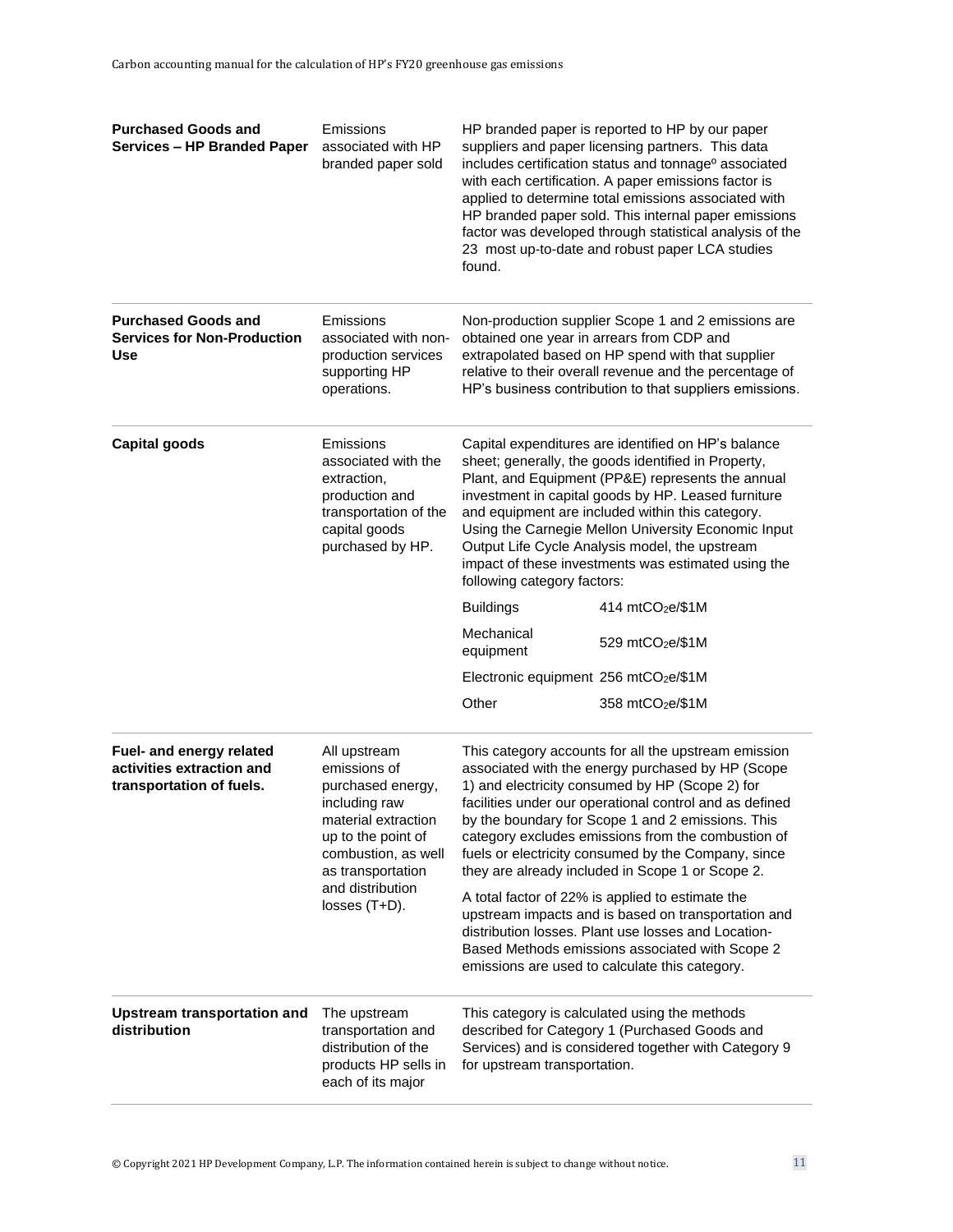| business groups,     |  |
|----------------------|--|
| including any retail |  |
| and storage.         |  |

| Waste generated in<br>operations | Disposal and<br>treatment of<br>nonhazardous<br>waste generated in<br>HP's facilities.                                                                                         | The total non-hazardous waste activity across HP is<br>reported in the annual Sustainable Impact Report. An<br>emissions factor determined by the U.S.<br>Environmental Protection Agency's (EPA) Waste<br>Reduction Model (WARM) is used to convert this to<br>GHG emissions. A portion of non-hazardous waste is<br>diverted from the waste stream and reused; emissions<br>from this portion are not considered at this time which<br>is considered a conservative approach. The emissions<br>associated with processing hazardous waste is<br>assumed to be de minimis given the low relative<br>volumes and comprehensive management practices<br>HP has in place as described in HP's Sustainable<br>Impact Report and Environment, Health and Safety<br>Policy. |  |
|----------------------------------|--------------------------------------------------------------------------------------------------------------------------------------------------------------------------------|------------------------------------------------------------------------------------------------------------------------------------------------------------------------------------------------------------------------------------------------------------------------------------------------------------------------------------------------------------------------------------------------------------------------------------------------------------------------------------------------------------------------------------------------------------------------------------------------------------------------------------------------------------------------------------------------------------------------------------------------------------------------|--|
| <b>Business travel</b>           | Transportation of<br>employees by<br>commercial air and<br>rail travel.                                                                                                        | Using the UK Department of Energy, Food and Rural<br>Affairs (DEFRA) methodology, for air travel, the<br>estimation takes into account the type of aircraft,<br>passenger load, cabin class and miles travelled for<br>each ticketed purchase. For rail, the estimation takes<br>into account the miles travelled and the rail supplier<br>information, to apply the emissions factors for rail<br>(Eurostar versus everyone else).                                                                                                                                                                                                                                                                                                                                    |  |
|                                  |                                                                                                                                                                                | HP includes emissions from commercial air and rail<br>travel but excludes emissions relating to car rental and<br>hotel stays since the data is currently not available.<br>Emissions from transportation in vehicles owned or<br>controlled by HP are accounted for in Scope 1 (for fuel<br>use). HP takes Sustainable Aviation Fuel purchases<br>into consideration in our total business travel<br>emissions by deducting the positive impact from<br>overall business travel emissions.                                                                                                                                                                                                                                                                            |  |
| <b>Employee commuting</b>        | Transportation of all<br>worldwide<br>employees between<br>their homes and<br>their worksites (in<br>vehicles not owned<br>and operations by<br>HP), including<br>remote work. | Assumptions for commute distance, vehicle type and<br>number of working days for employees are based on<br>badge data and the latest U.S. National Household<br>Travel Survey. Emissions factors for the conversion of<br>gasoline and other fuel types to carbon dioxide<br>equivalents are obtained from the EPA's Greenhouse<br>Gas Equivalencies and the IPCC Mobile Consumption<br>document.                                                                                                                                                                                                                                                                                                                                                                      |  |
|                                  |                                                                                                                                                                                | For remote work the household emissions for an eight-<br>hour workday are calculated by using the average<br>U.S. household energy per day times the IEA                                                                                                                                                                                                                                                                                                                                                                                                                                                                                                                                                                                                               |  |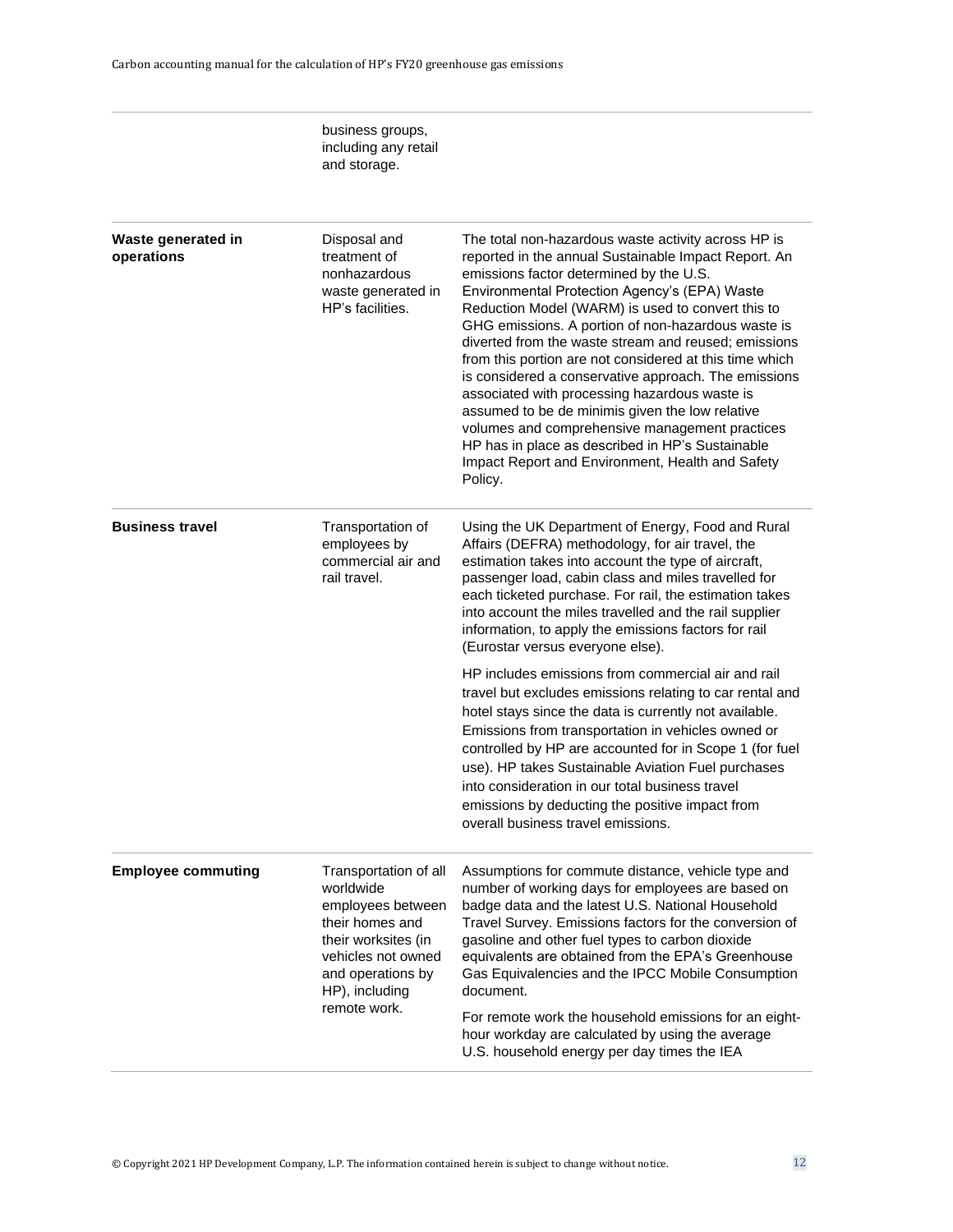|                                               |                                                                                                                                                                                    | worldwide electricity conversion factor of 478.7 grams<br>of CO <sub>2</sub> per kWh.                                                                                                                                                                                                                                                |  |
|-----------------------------------------------|------------------------------------------------------------------------------------------------------------------------------------------------------------------------------------|--------------------------------------------------------------------------------------------------------------------------------------------------------------------------------------------------------------------------------------------------------------------------------------------------------------------------------------|--|
| <b>Upstream leased assets</b>                 | There are no known<br>facilities that are<br>excluded from<br>Scope 1 and 2 at<br>this time that would<br>therefore require<br>inclusion in this<br>category.                      | Not applicable. Leased furniture and equipment are<br>included within Category 2. Capital Goods.                                                                                                                                                                                                                                     |  |
| Downstream transportation<br>and distribution | The downstream<br>transportation and<br>distribution of the<br>products HP sells in<br>each of its major<br>business groups,<br>including any retail<br>and storage.               | This category is calculated using the methods<br>described for Category 1 (Purchased Goods and<br>Services) and is considered together with Category 4<br>for upstream transportation.                                                                                                                                               |  |
| Processing of sold products                   | HP does not<br>currently have any<br>major product lines<br>that require<br>additional<br>processing, and the<br>majority of products<br>are accounted for in<br>the product LCAs. | It is assumed that this category is de minimis.                                                                                                                                                                                                                                                                                      |  |
| Use of sold products                          | The use-phase<br>emissions<br>associated with<br>energy consumption<br>of the products HP<br>sells in each of its<br>major business<br>groups.                                     | This category is calculated using the methods<br>described for Category 1 (Purchased Goods and<br>Services).                                                                                                                                                                                                                         |  |
| End-of-service treatment of<br>sold product   | Emissions<br>associated with the<br>disposal and<br>treatment of sold<br>products.                                                                                                 | This category is calculated using the methods<br>described for Category 1 (Purchased Goods and<br>Services).                                                                                                                                                                                                                         |  |
| <b>Downstream leased assets</b>               | Emissions<br>associated with the<br>operation of assets<br>leased to other<br>entities (where HP is<br>a landlord and the                                                          | The Company calculates this category using square<br>footage from buildings leased to third parties as<br>reported in HP's annual report and assumes that<br>these facilities are outside of its operational control<br>and not included in HP's Scope 1 or 2 emissions. Only<br>real estate assets are included in the calculation; |  |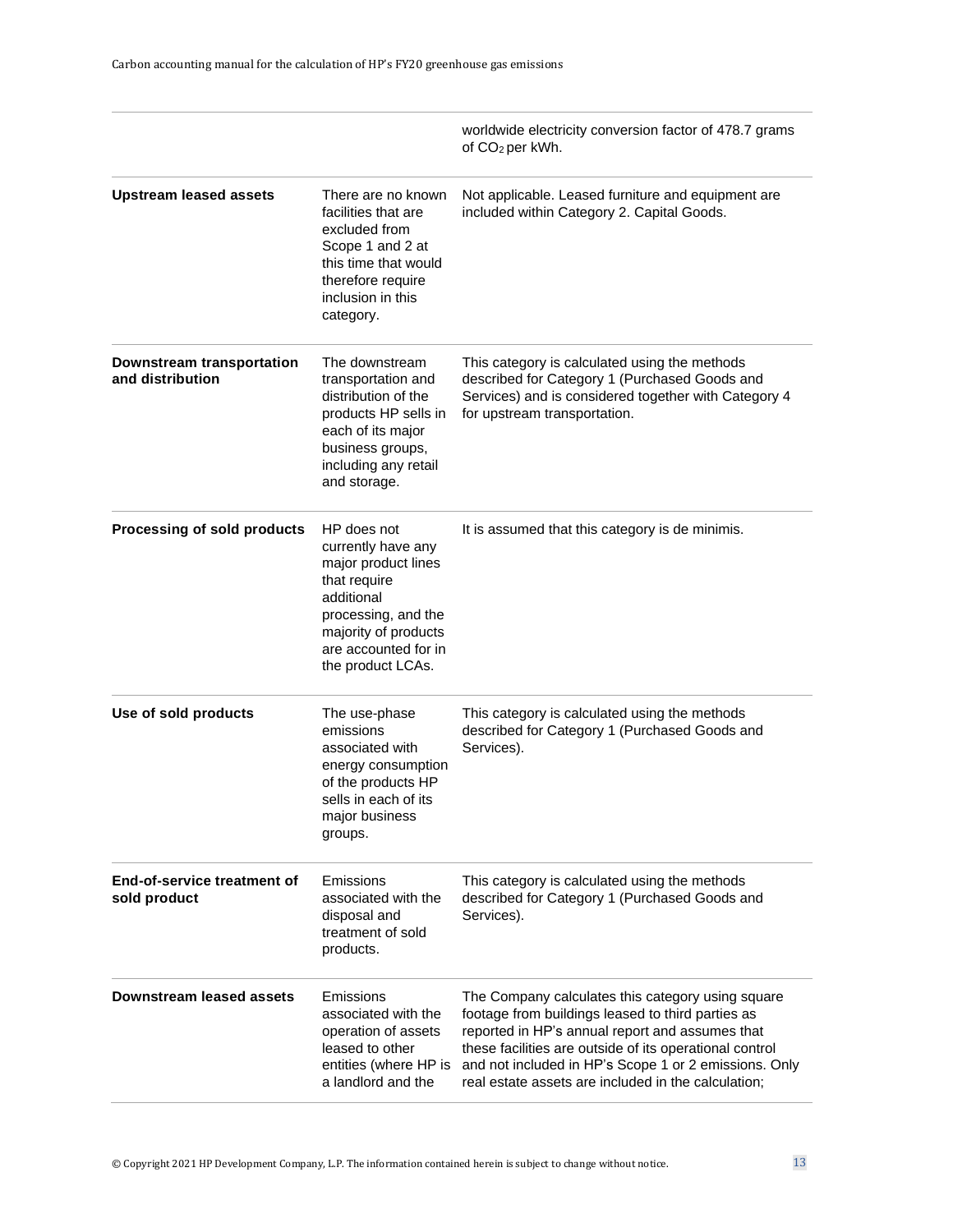|                    | facilities is not<br>accounted for in our<br>Scope 1 and 2<br>emissions).                           | product equipment leasing is accounted for in the<br>shipped volume of each business group.<br>The US Department of Energy Commercial Building<br>Energy Consumption Survey data for average office<br>building emissions intensity and the worldwide<br>average emissions factor intensity per the IEA are<br>used. According to the latest survey, the average<br>energy consumption of office buildings is 92,900 BTU                                                                                                                                                                                                                                                                                       |
|--------------------|-----------------------------------------------------------------------------------------------------|----------------------------------------------------------------------------------------------------------------------------------------------------------------------------------------------------------------------------------------------------------------------------------------------------------------------------------------------------------------------------------------------------------------------------------------------------------------------------------------------------------------------------------------------------------------------------------------------------------------------------------------------------------------------------------------------------------------|
|                    |                                                                                                     | per square foot, the emission factor of the worldwide<br>average from IEA is 474.8grams of CO <sub>2</sub> e per kWh and<br>the conversion rate of BTU to kilowatt hours is 1BTU -<br>.000293071 kWh.                                                                                                                                                                                                                                                                                                                                                                                                                                                                                                          |
| <b>Franchises</b>  | HP's franchising<br>activities are not<br>applicable.                                               | Not applicable.                                                                                                                                                                                                                                                                                                                                                                                                                                                                                                                                                                                                                                                                                                |
| <b>Investments</b> | This category<br>includes all<br>investments that HP<br>makes as indicated<br>in the annual report. | The emissions associated with this category are<br>considered de minimis Investments in the reporting<br>year were predominately in HP Labs and certain<br>business incubation projects where the associated<br>GHG emissions are relatively low and considered de<br>minimis compared to product manufacturing and use.<br>By using an estimated emissions factor of<br>565mtCO2/\$1mil from the Carnegie Mellon University<br>Economic Input Output Life Cycle Analysis model, the<br>emissions can be considered de minimis. If the<br>investments increase within HP, the Company will<br>consider looking closer at each investment for<br>possible inclusion in the Scope 3 GHG emission<br>calculation. |

### Data validation

Each year, HP compares the net revenue recorded in the Company's 10-K to the sources of Scope 3 emissions to verify that the key sources are included for each component of net revenue. This analysis especially considers the LCA portion of the calculation. HP performs a yearly analysis to consider the other Scope 3 categories for possible GHG emissions that should be included in the overall calculation.

#### Footnotes:

1 Operational control is defined as sites listed in HP's global real estate database that are owned or leased by HP. It does not include sites owned or leased by HP employees for telecommuting (e.g., residences for telecommuting employees, short-term leased office space (i.e. Regus Sites)). In a limited number of cases, HP leases space to another tenant (e.g. Hewlett Packard Enterprise or a third party). For scenarios where HP Inc. is in control of a site a site and Hewlett Packard Enterprise (HPE) and/or another party is our tenant, HP Inc. is claiming all the electricity and natural gas at that site for both HP and HPE/other tenant(s) due to lack of available sub-metering data, leasing arrangements and other mitigating factors. With these scenarios accounting for less than 10% of total square footage of facilities space owned or leased by HP, the need to separate this electricity and natural gas consumption is not considered material.